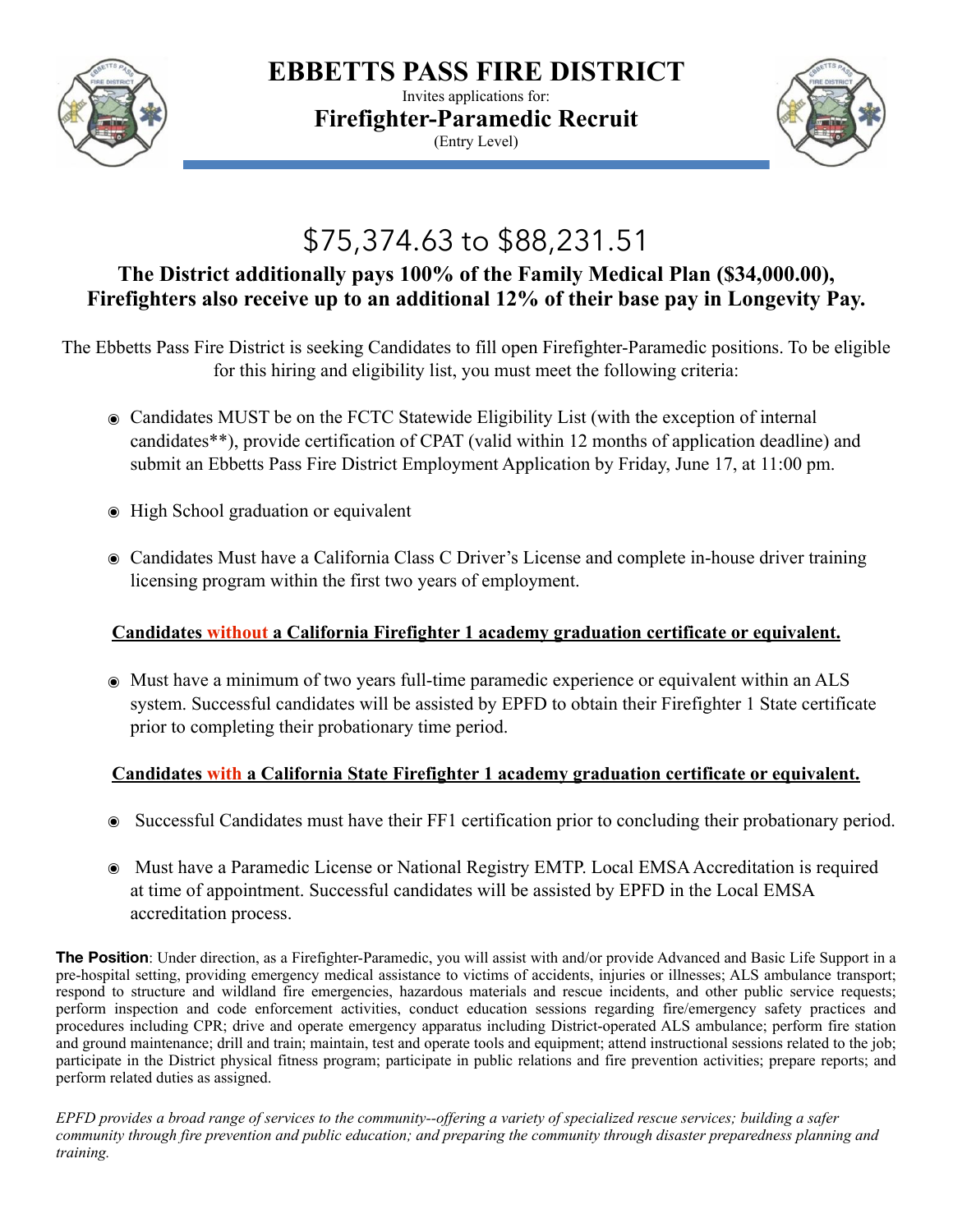**Opportunity:** The District is establishing an eligibility list for two additional firefighter-paramedic positions.

**The District**: EPFD is a combination paid/volunteer fire district located in the southeastern portion of Calaveras County. With two career fire stations, the District begins along Highway 4 at the Utica Grade (approx. 2,500' elevation) and continues up the highway to the Alpine County line (7,000'). The District includes the resort and retirement community of Arnold, the majestic Calaveras Big Trees State Park, and is near the Bear Valley/Mt. Reba ski resort. For more details about the District, see our website at **[www.epfd.org](http://www.epfd.org)**.

### **Compensation and Benefits**

**Firefighter-Paramedic** \$75,375 to \$88,232 annually this includes the paramedics 15% premium pay, regular OT and the 5% Holiday Pay. District utilizes a 6 step pay schedule which allows for step increases within classifications and automatic annual cost of living adjustments. Paramedics hired after November 15, 2016 receive premium pay equal to 15% of their hourly rate as a Firefighter Paramedic until they reach top step Firefighter Paramedic. The 15% premium received as a top step Firefighter Paramedic will be the employee's paramedic premium pay for all positions held by the individual beyond top step Firefighter.

**Insurance Coverage**: In an addition to your monthly salary the District currently pays 100% for the department funded health insurance premiums (Currently a family plan costs \$34,000 annually). This amount covers an employee and their family for medical, vision, and dental with no out-of-pocket expense to the employee currently for premiums. There is no cash value or payments made to an employee for any substitution of this benefit package.

The District pays the premium for an employee to receive \$50K life, \$40K accidental death and dismemberment insurance coverage.

**Retirement:** Classic CalPERS members have a retirement formula of Safety 3% at 55 and the District pays 4% of employee's contributions for Classic Members. New CalPERS members have a retirement formula of Safety 2.7% at 57. CalPERS service credit for unused sick leave upon retirement.

**Deferred Compensation: The employee may elect to participate in a deferred compensation program. Shift: 48-hour shift on-duty with 96 hours off duty (56-hour work week schedule).**

**Vacation: 112 hours up to 240 hours annual vacation, depending on length of service.**

**Sick Leave: Accrued at 18 hours per month.**

**Holidays: The District pays 5% in lieu of any and all holidays.**

**Longevity pay: Up to 12%**.

#### **THE APPLICATION AND SELECTION PROCESS**

**In order to participate in this examination process, candidates MUST be on the FCTC Statewide Eligibility List (with the exception of internal candidates\*\*), provide certification of CPAT (valid within 12 month of application deadline) and submit an Ebbetts Pass Fire District Employment Application by Friday, June 17, at 11:00 pm.** 

Please visit www.FCTConline.org for information on how to be placed on the FCTC Statewide Eligibility List, how to register for upcoming California Firefighter Joint Apprenticeship (Cal-JAC) Candidate Physical Agility Tests (CPAT) and written tests, information and study materials, and available financial hardship grants and testing fees.

\*\*NOTE: Internal candidates are not required to register with FCTC, but must submit an Ebbetts Pass Fire District Employment Application and copies of all required certifications by the application deadline, as well as a current CPAT (valid within 12 months of application deadline).

The Chief requires a compelling cover letter be included as an attachment to the application. All application materials received by the filing date will be reviewed for accuracy, completeness and job related qualifications. Candidates will be screened based upon qualifications and experience in serving the EMS and Fire Service Mission. Screened candidates will be invited to participate in the testing process. There will be a limited number of candidates invited to participate in the testing process which may be any combination of written, oral, medical assessment and/or performance exams. All statements made in he application materials are subject to verification. False statements will be cause for disqualification or discharge. The Fire Chief will conduct final interviews